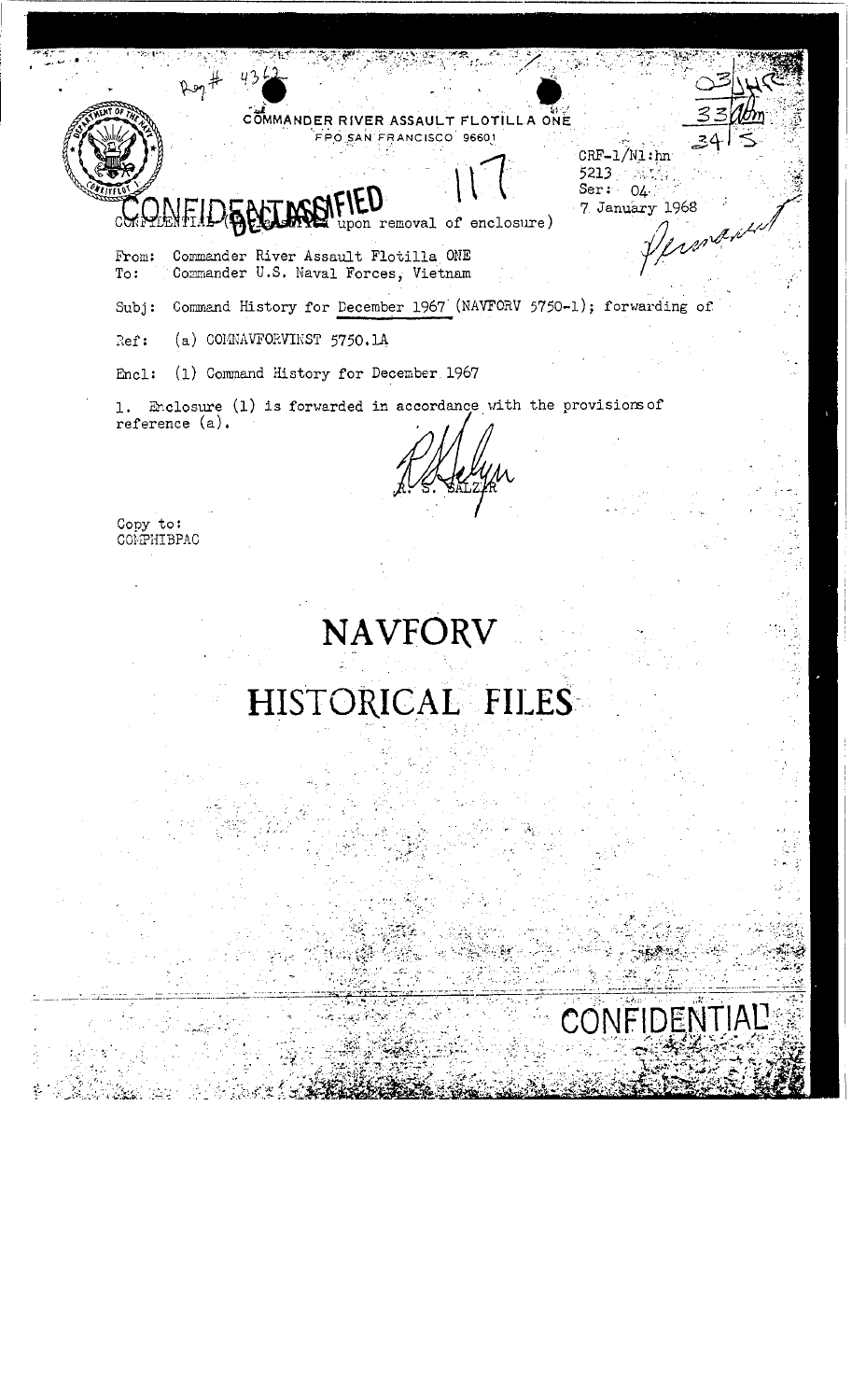

CAPT Robert S. SALZER relieved CAPT Wade C. WELLS of COMRIVFLOT ONE/COMRIV-SUPPRON SEVEN/CTF-117 on 2 December aboard USS BENEWAH (APB-35). General WESTMORELAND presented CAFT WELLS with the Distinguished Service Medal for his services in organizing and leading the MRF. In addition, Brigadier General THANH, ARVN 7th. Infantry Division Commander, presented CAPT WELLS with the Vietnamese Cross of Gallantry with Palm for his participation as Commander Task Force 117 during Operation CORONADO II from 29 July to 4 August 1967.

Phased Operation Coronado IX continued during the reporting period, with one operation conducted in Western Dinh Tuong and Eastern Kien Phong Provinces during the period 4-6 December.

Movement from Dong Tam to the objective area commenced during the night of 3 December when the barge-mounted artillery, accompanied by elements of RAD 92, got underway for the Fire Support Patrol Base (FSPB) 30 N.M. up river. The artillery was followed by RAD 112/5th Infantry Battalion VNNC, RAD 111/3-47th Infantry Batt alion and RAD 91/4-47th Infantry Battalion, consecutively.

RAD 112 fought its way through one B-40/RPG-7 ambush and landed the VN Marine Battalion under fire at 040800 on the upper Rach Ruong on the flank of the enemy and began a day-long fight with the 502 Local Force Battalion and local guerillas. This action again highlighted the tenacity. professional competence and aggressiveness of the elite VNMC battalion. The VN Marines accounted for the majority of the day's kill and took the heaviest losses themselves. RAD-112 supported the ground maneuver from the waterway while taking several RR/B-40/AW hits throughout the day and night.

RAD-111 was also taken under fire enroute to 3-47th Infantry Battalion beaches on the Rach Ruong. The troops were successfully placed ashore and the River Assault Craft continued to provide close support to the battalion throughout the action. Two USN personnel were killed and 68 were wounded during this action. . . . . .

المهافة معاشرتها والمحا

 $\sim e^{2\pi \tau}$ 

ី ម៉ូម As a deception measure, the MRB delayed relocation until the boats were in the area of operation. At 040630H, the MRB got underway from Dong Tam escorted by ASPB's. Use of the ASPB's reduced the transit time considerably. H&I fires were conducted by the MRF ships during the first phase of the transit. Upon arrival in the objective area, DEFCON II was set and maintained to counter the increased threat to the MRB in this areal entification is a constant 三彩影

During the afternoon of 5 December, RAD 112 backloaded the 5th WMC Battalion and returned to Dong Tam to allow the Batt align to reorganize and obtain replacements for the KIA/WIA losses from the sea from the As

ENCLOSURE (1)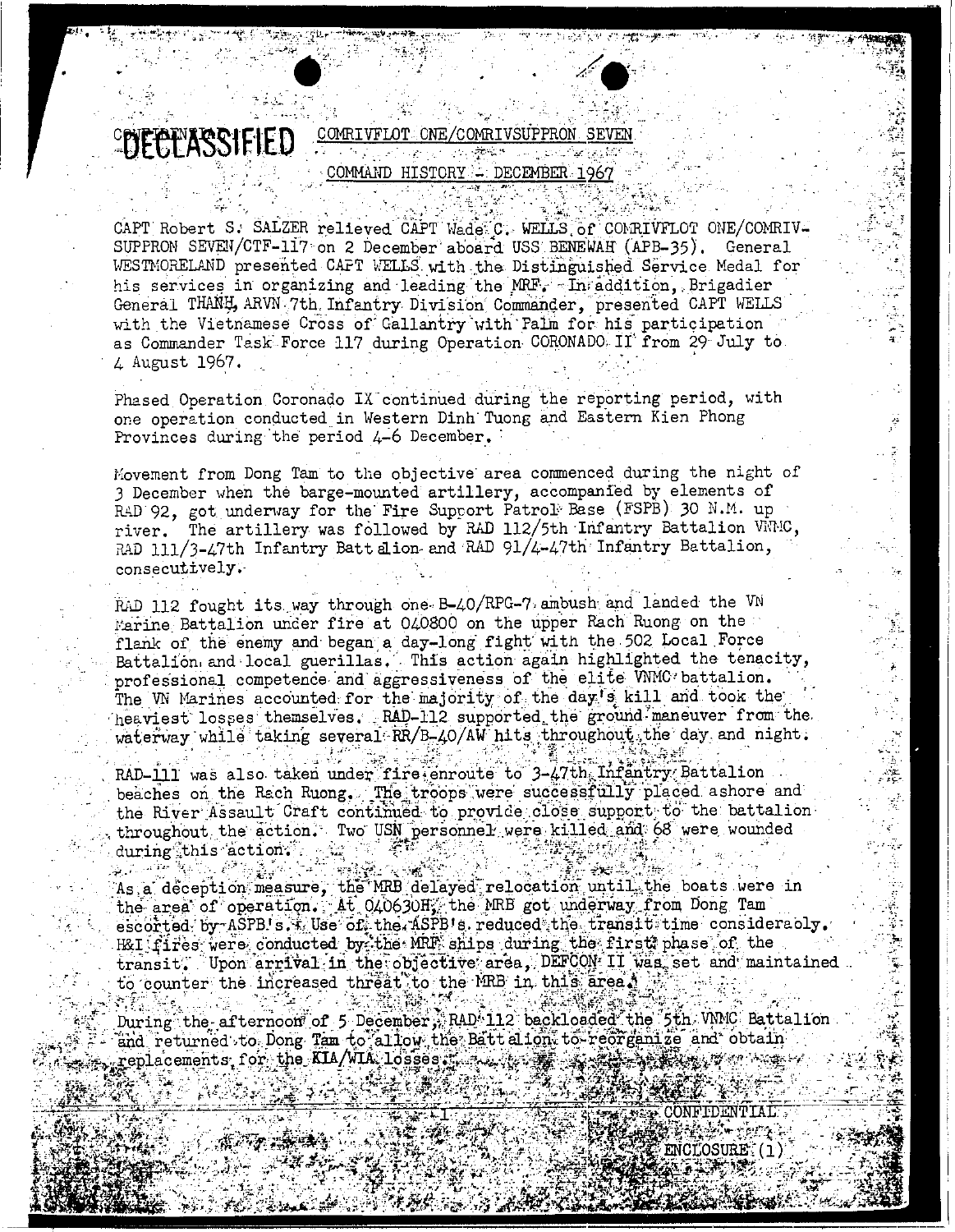### **ESSIFIED**

and 91 continued to support the infentry in the objective area. during 5 and 6 December. Units were backloaded commencing PM 5 December and completed in the afternoon of 6 December.

The MRF relocated to the vicinity of the junction of the Song Tien Giang and Co Chien Rivers AM 6 December without incident.

This highly successful operation rendered yet another VC haven area unsafe for the enemy and added substantially to GVN/US presence in the Delta. Enery KIA, WIA and captured weapons and material were as follows:

| <b>Color</b><br>VC WIA<br>an Propinsi<br>VC PW<br>$108$ (Incl PW)<br>DETAINEES | VC KIA (BC) |  | ٠.<br>266 |  |  |
|--------------------------------------------------------------------------------|-------------|--|-----------|--|--|
|                                                                                |             |  |           |  |  |
|                                                                                |             |  |           |  |  |
|                                                                                |             |  |           |  |  |

#### VC MEAPONS CAPTURED

3 B-40 Rockets 2 BAR  $7 A K - 47$ 15 M-1 Carbines 2 M-1 rifles 1 Thompson SMG 3 Chicom Carbines 1 U.S. Carbine. 16 Claymore Mines 15 Land Mines

11 Russian Rifles 1 Revolver 5 Colt K-54's 1 Colt BA-38 1 Handmade Pistol 1 English Sniper Rifle w/scope 1.45 Cal Pistol 1 M-60 M.G. 182 Grenades

5 AP Mines

VC MATERIAL CAPTURED AND INSTALLATIONS DESTROYED

| 1 PRC-10 Radio<br>8 B-40 Rounds                                        |
|------------------------------------------------------------------------|
| 72. U.S. Magazines<br>$10$ U.S. Maps $\sim$                            |
| 10 Lbs. Dental Equipment<br>35 Lbs. Documents                          |
| 5000 Rounds SA Ammo<br>Small amount of clothing<br>$\gamma^{\prime}$ . |
| 5000 1bs rices<br>$\sim$ 2 Small Medical Caches.                       |
| 161 Bunkers<br>$\sim$ 6 Command Structures $\sim$                      |
| $126$ Sampans $\ldots$ ,                                               |

PACVS of COSDIV 17 arrived Vung Tau on 4 December and flew to Dong Tam the same day without incident. Delta orientation and shakedown training was a **2019年7月1日** 

14 (144 Great Constantino Co Subsequent phased Coronado IX operations were not as lucrative in terms of enemy KIA as the 4-6 December period. Elowever, continuing combat pressure and area denial was maintained by conducting rivering strike operations. during the periods 9-11 and 14-16 December in the Cam Son Secret Zone, Cai Be and Giao Duc Districts and the 470 Base Area in the street

化铁油量

CONFIDENTIALY

ENCLOSURE (1)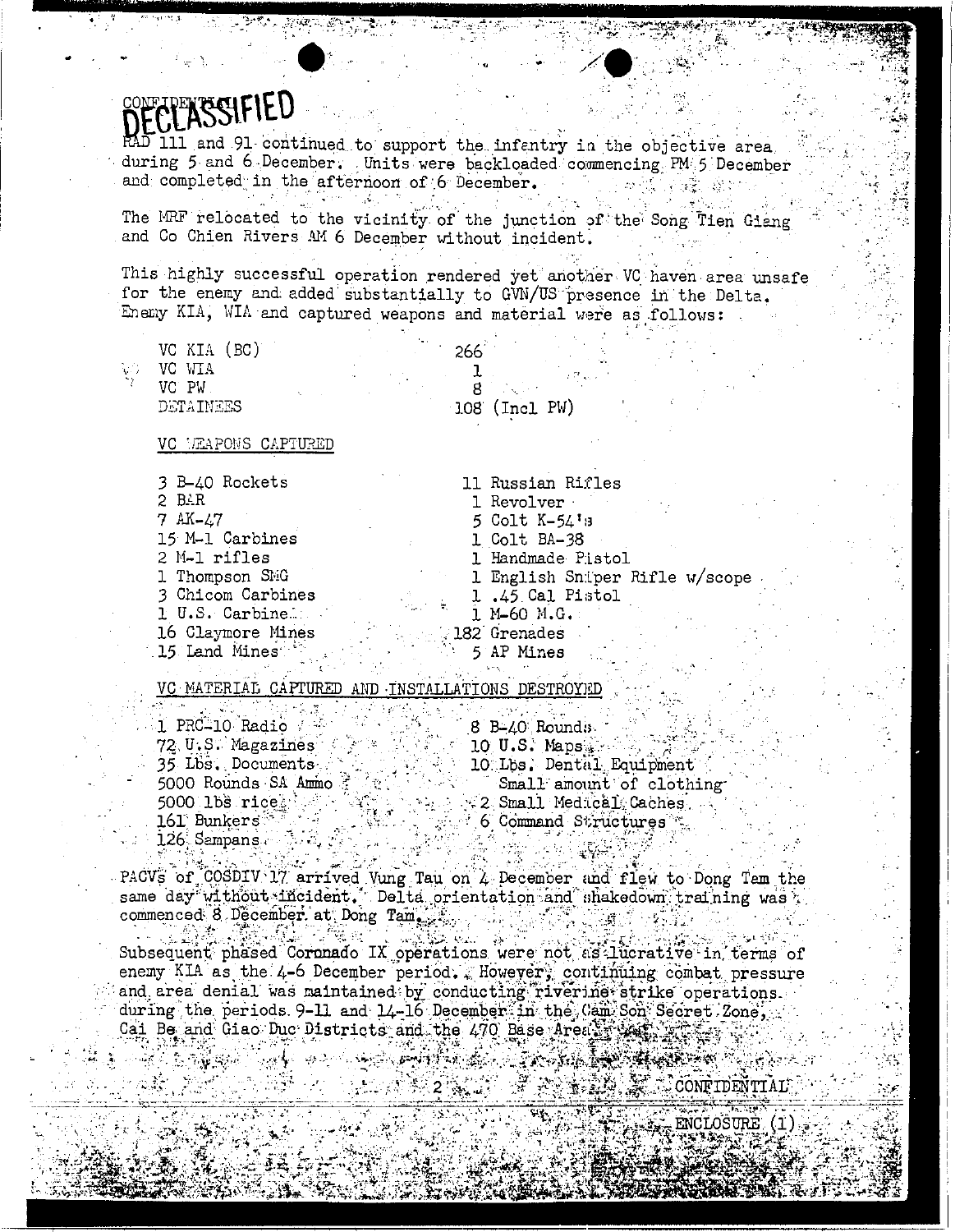

A new tactic, developed by CTF 117, was employed on 14 December. Faced with the problem of penetrating the Rach Ba Rai, the scene of murderous ambushes and tenacious VC resistance in the past, a heavily armored riverine force was tasked to precede the embarked infantry up the stream. This force, composed of 2 Monitors, 2 ASPB, and 2 ATC with APC Flamethrowers embarked, preceded the 5th Inf Bn, WMC and the remainder of RAD 112 up the stream. Their mission was to attempt to provoke an attack from the shores. RAD 112 and the WW Marines were then to beach just south of any valid contact made by the armored force and exploit the situation. Although the enemy chose to avoid contact on the 14th, the employment of a Riverine Armored Reconnaissance Element, or "RARE", in this manner is felt to be tactically sound and will be utilized again in the future.

The VC continued to avoid any major contact with the MRF during air mobile and riverine operations in the Cam Son Secret Zone on the  $14$ th and in the 470 Base Area on the 15th and 16th. The MEF relocated again to the junction of the Song Tien Giang and the Co Chien on the morning of the  $14$ th and operations were conducted from that base. Contact during the period was light and sporadic.

Four ASPBs from RAD 91 supported night reconnaissance activity on 12-13 December. Selected 2nd Brigade Army personnel, together with  $U.S$  advisors and  $W$  irregulars conducted a series of insertions in the vicinity of Con'Cat and Con Qui Islands. The operation was considered a success by the advisors who expressed pleasure with the performance of the Army personnel.

The use of a smoke screen as an MRB defensive measure was evaluated on 15 December while the  $H\rightarrow$  was anchored in the vicinity of Vinh Long. The test was conducted utilizing smoke pots on waterborne defensive patrol craft. On signal, the three boats on the northern side of the MRB activated their smoke pots and continued on their normal patrol pattern. Within approximately 45 seconds, the IRB was sufficiently obscured to inhibit a successful attack. Duration of the smoke cover was 10-12 minutes, utilizing only one smoke pot per boat. During conduct of this test, the wind was blowing toward the MRB resulting in partial exposure'of the 'ships nearest the north bank. This situation could be rectified by moving the smoke-generating boats to a perineter farther out from the HRB. The ideal smoke delivering vehicle appears to be the ASPB due to its ability to cover a larger area in a shorter time frame. While it would be best if the screen drifted toward the enemy, the evaluation conducted 15 December showed that, 'it is' still an. effective masking device even under relatively adverse conditions.' ' . .. , . . ~'. ""- .," . "'';' .. :- '''','",", ',-.- -:-

Tollowing relocation from the junction of the Song Tien Giang and the Song Co Chien to Dong Tam on the 17th, TF 117 units commenced movement ashore and to the remaining ships. The Ammi pontoons were moved to Dong Tam and to the APL-26 and the WESTCHESTER CTY. RAS 11. Staff and the Flotilla Staff moved ashore. RAD 111 moved to the WESTCHESTER CTY. RAD 91 remained in the APL and was joined by RAD 92; CTF  $117$  shifted his pennant to the WESTCHESTER CIY at 191200H and staff ashore at headquarters 2nd Brigade, 9th Infantry Division.

,,'.:-' ".'.. . ",'/. .,~ ,,;. .,~r· ;,,'!';.' .. .:.. .. ..' ,".---:' ~\';.:>il;', I .• ,'. " .. :.... .J!!.

,~ .'

 $\mathcal{L} = \left\{ \begin{array}{ll} \mathcal{L} & \mathcal{L} \cup \mathcal{L} \cup \mathcal{L} \cup \mathcal{L} \cup \mathcal{L} \cup \mathcal{L} \cup \mathcal{L} \cup \mathcal{L} \cup \mathcal{L} \cup \mathcal{L} \cup \mathcal{L} \cup \mathcal{L} \cup \mathcal{L} \cup \mathcal{L} \cup \mathcal{L} \cup \mathcal{L} \cup \mathcal{L} \cup \mathcal{L} \cup \mathcal{L} \cup \mathcal{L} \cup \mathcal{L} \cup \mathcal{L} \cup \mathcal{L} \cup \mathcal{L} \cup \mathcal$ 

أمنته فجاولتك والمتعاطف

 $\begin{array}{ccc} \texttt{CONTIDENTIAL} \ \texttt{1} & \texttt{2} & \texttt{3} & \texttt{2} \end{array}$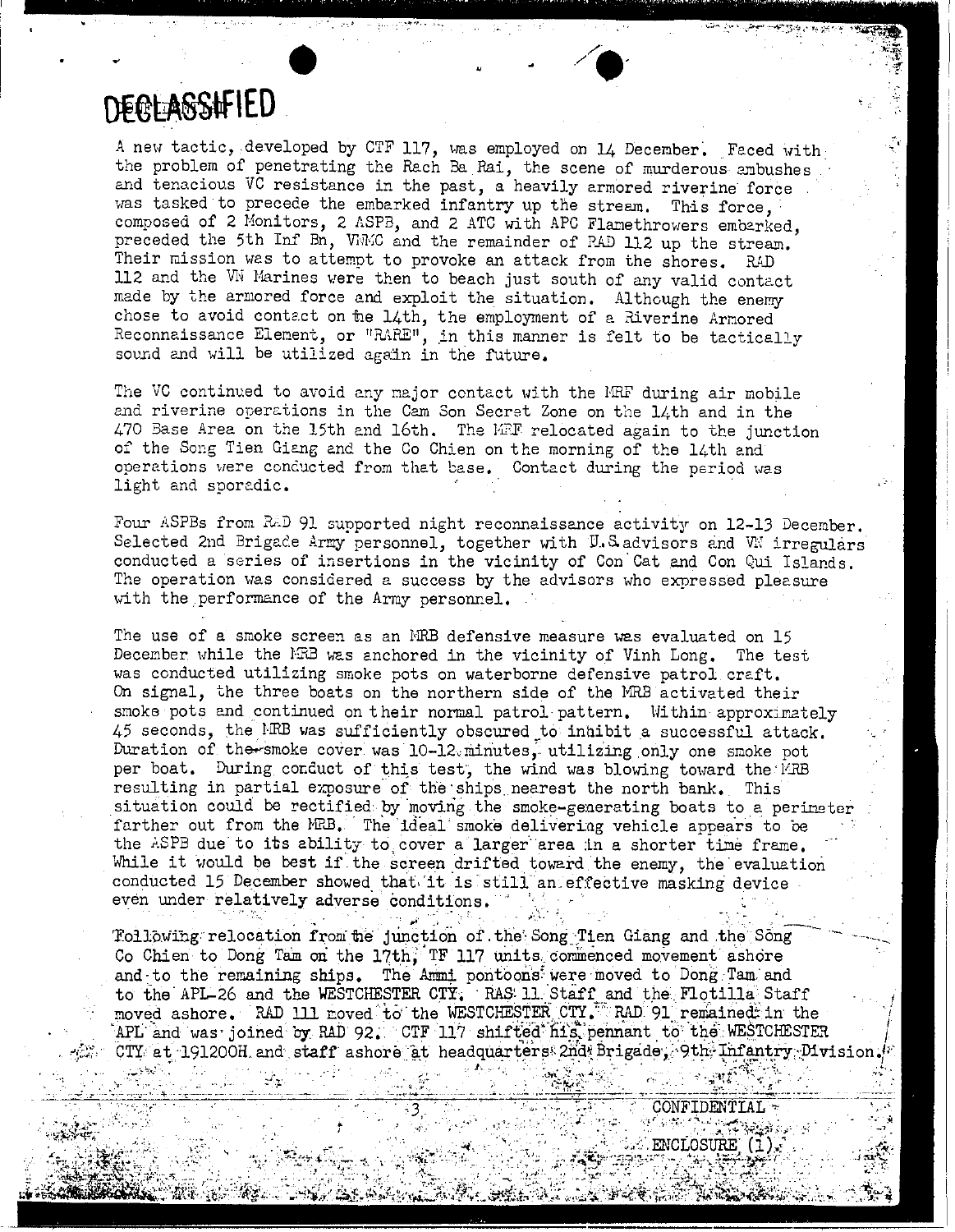### OPEOLASSIFIED

승규는 일어 준다

The V.C. welcomed IF 117 units ashore by mounting a mortar attack against Dong Tam Base the evening of 18 December. 16 rounds of 82mm mortar were fired into the NW section of the base. There were no casual ties.

COLLETON (APB-36) departed Dong Tam at 181030H for Subic Bay via Vung Tau for RAV. BENEWAH (APB-35) was underway for Vung Tau at 191000H arriving at 191700H for RAV.

Phased Coronado IX operation continued with one operation conducted in Cai Lay District, Northern Dinh Tuong Province during the period 20-22 December. Movement from Dong Tam to the objective area commenced during the night of 19 December when elements of RAD 111 lifted two companies of 3/47th to night ambush sites on the Kinh Xan north of Dong Tam. RAD's 91, 111, and 112 provided lift, backlift and support to the  $3/60$ th Inf Bn, the  $4/47$  Inf Bn and the 5th Inf Bn VRIC. In A.M. of 21 Dec, the lead minesweeping boat, A-111-4 was mined while transiting the Xarg Canal. Personnel casualties were 3 WIA and 1 KIA. The boat hull was dished in but not holed and returned to the MRB under her own power. During the period the VC avoided any major contact with the MRF; therefore, the infantry was backloaded on the 22nd and returned to Dong Tam.

Two infantry battalions supported by RAD's 91 and 92; moved to separate AO's AM 24 December to implement the Christmas Truce operations. RAD-91 lifted 3-60th Inf Bn to beaches on the Kinh Giao Hoa, then established waterborne blocks in the area. The enemy responded with small arms fire on two occasions during the day. Fires were returned by Army and Mavy units with unknown results. Blocking positions were established in the afternoon and maintained for the remainder of the truce period (to 251800H). 333 sampans were searched with no detainees; however 26 VC were observed on the afternoon of the 25th preparing fortifications on the est bank of the Kinh Giao Hoa. The enemy fired at RAD 91 units but withdrew when assault craft and infantry responded. 3-60 Inf Bn backloaded AM 26 December and returned to Dong Tam.

RAD 92 lifted 3-47 Inf Bn to beaches on the Kinh Song My Tho in the Ap Bac area NW of Dong Tam. Waterborne blocks were established to complement the maneuver and blocking positions ashore. This was a major crossing site last year during the truce. However, no enemy activity was noted during the period of the 1967 truce. Extraction was completed at 240759H and units returned to Dong Tam.

During the Christmas truce, ten ASPB s from RAD 112 vere committed in conjunction with PBR's from TU 16.3.1 for interdiction of VC resupply. routes between Kinh Eoa and Dinh Tuong Provinces. Although results of the patrols were negative, plans continued for further evaluation of PBR/ASPB teams

Another ASPB mining attempt occurred on 26 December when a command detonated mine was exploded approximately abeam of A-111-1. Not casualties were inflicted and only light damage was caused to the boat. 

ENCLOSURE (1)

JONE LDEN T